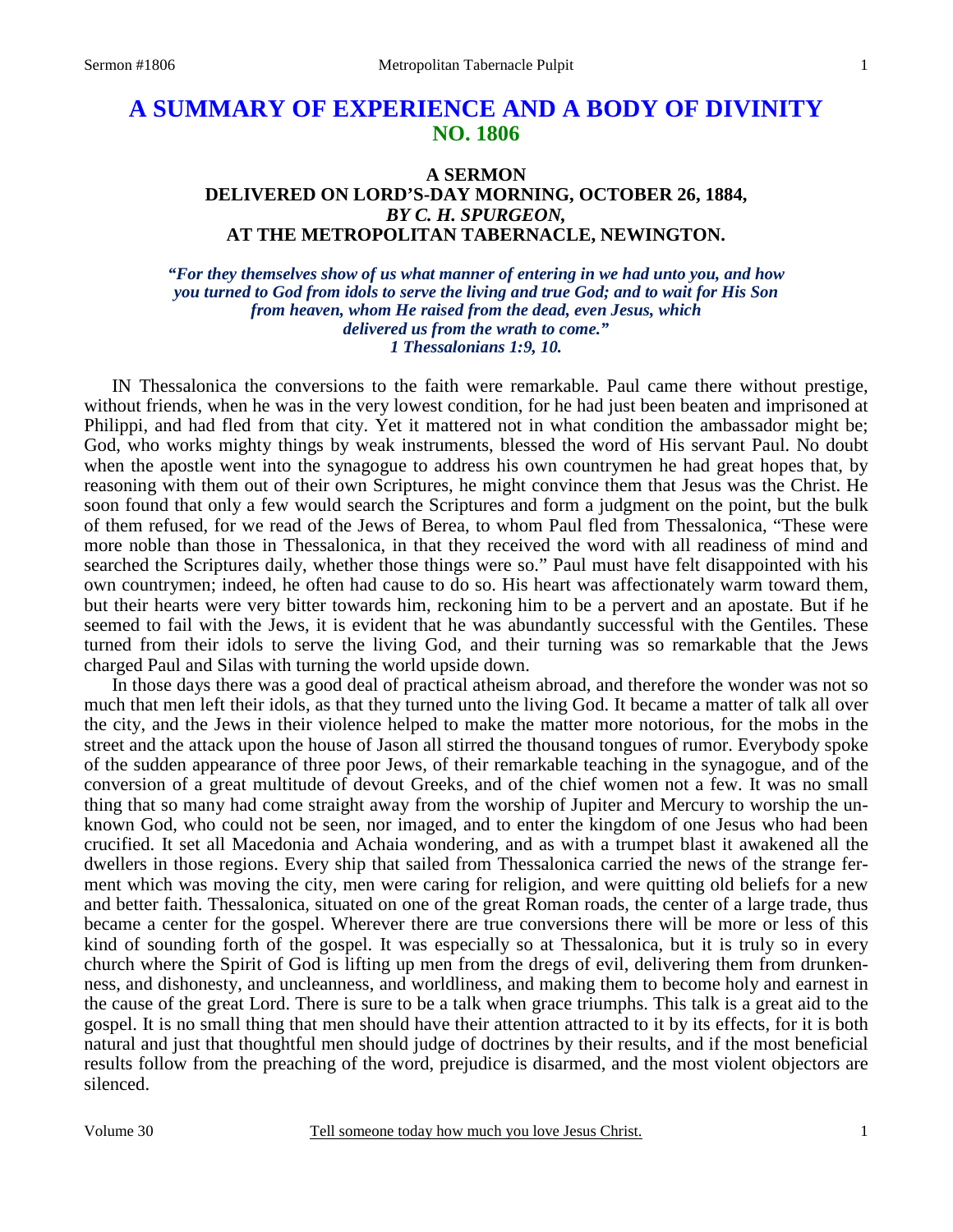You will notice that in this general talk the converts and the preachers were greatly mixed up—"For they themselves show of us what manner of entering in we had unto you." I do not know that it is possible for the preacher to keep himself distinct from those who profess to be converted by him. He is gladly one with them in love to their souls, but he would have it remembered that he cannot be responsible for all their actions. Those who profess to have been converted under any ministry have it in their power to damage that ministry far more than any adversaries can do. "There!" says the world, when it detects a false professor, "this is what comes of such preaching." They judge unfairly, I know, but most men are in a great hurry, and will not examine the logic of their opponents, while many others are so eager to judge unfavorably, that a very little truth, or only a bare report, suffices to condemn both the minister and his doctrine. Every man that lives unto God with purity of life brings honor to the gospel which converted him, to the community to which he belongs, and to the preaching by which he was brought to the knowledge of the truth, but the reverse is equally true in the case of unworthy adherents. Members of churches, will you kindly think of this? Your ministers share the blame of your ill conduct if ever you disgrace yourselves. I feel sure that none of you wish to bring shame and trouble upon your pastors, however careless you may be about your own reputations. Oh, that we could be freed from those of whom Paul says, "Many walk, of whom I have told you often, and now tell you even weeping, that they are the enemies of the cross of Christ: whose end is destruction, whose God is their belly, and whose glory is in their shame, who mind earthly things." When these are in a church they are its curse. The Thessalonians were not such, they were such a people that Paul did not blush to have himself implicated in what they did. He was glad to say that the outsiders "show of us what manner of entering in we had unto you, and how you turned to God from idols, to serve the living and true God, and to wait for His Son from heaven."

 Quitting this line of thought, I would observe that these two verses struck me as being singularly full. Oceans of teaching are to be found in them. A father of the church in the first ages was known to cry, "I adore the infinity of Holy Scripture." That remark constantly rises from my lips when I am studying the sacred Word. This book is more than a book—it is the mother of books, a mine of truth, and a mountain of meaning. It was an ill-advised opinion which is imputed to the Muslims at the destruction of the Alexandrian Library, when they argued that everything that was good in it was already in the Koran, and therefore it might as well be destroyed. Yet it is true with regard to the inspired Word of God, that it contains everything which appertains to eternal life. It is a revelation of which no man can measure; it compasses heaven and earth, time and eternity. The best evidence of its being written by an Infinite mind is its own infinity. Within a few of its words there lie hidden immeasurable meanings, even as perfume enough to sweeten leagues of space may be condensed into a few drops of oil of roses.

 The first part of my text contains *a summary of Christian experience.* The second part contains *a body of divinity*. Here is ample room and verge enough. It is not possible to exhaust such a theme.

**I.** The first part of the text contains A SUMMARY OF EXPERIENCE, "What manner of entering in we had unto you, and how you turned to God from idols to serve the living and true God, and to wait for His Son from heaven." Here we have in miniature the biography of a Christian man.

 It begins, first, with *the entering in of the word*—"What manner of entering in we had unto you." When we preach the word you listen, and so far, the word is received. This is a very hopeful circumstance. Still, the hearing with the outward ear is comparatively a small matter, or, at least, only great because of what may follow from it. The preacher feels even with some who listen with attention that he is outside the door, he is knocking, and he hopes that he is heard within, but the truth is not yet received, the door remains shut, an entrance is not granted, and in no case can he be content to speak with the person outside the door, he desires an entrance for the Word. All is fruitless until Christ enters into the heart. I have seen the following, the door has been a little opened, and the man inside has come to look at the messenger, and more distinctly to hear what he may have to say. But he has taken care to put the chain on the door, or hold it with his hand, for he is not yet ready to admit the guest who is so desirous of entering. The King's messenger has sometimes tried to put his foot in when the door has stood a little open, but he has not always been successful, and has not even escaped from a painful hurt when the door has been forced back with angry violence. We have called again and again with our message, but we have been as men who besieged a walled city, and were driven from the gates, yet we had our reward, for when the Holy Spirit sweetly moved the hard heart, the city gates have opened of their own accord,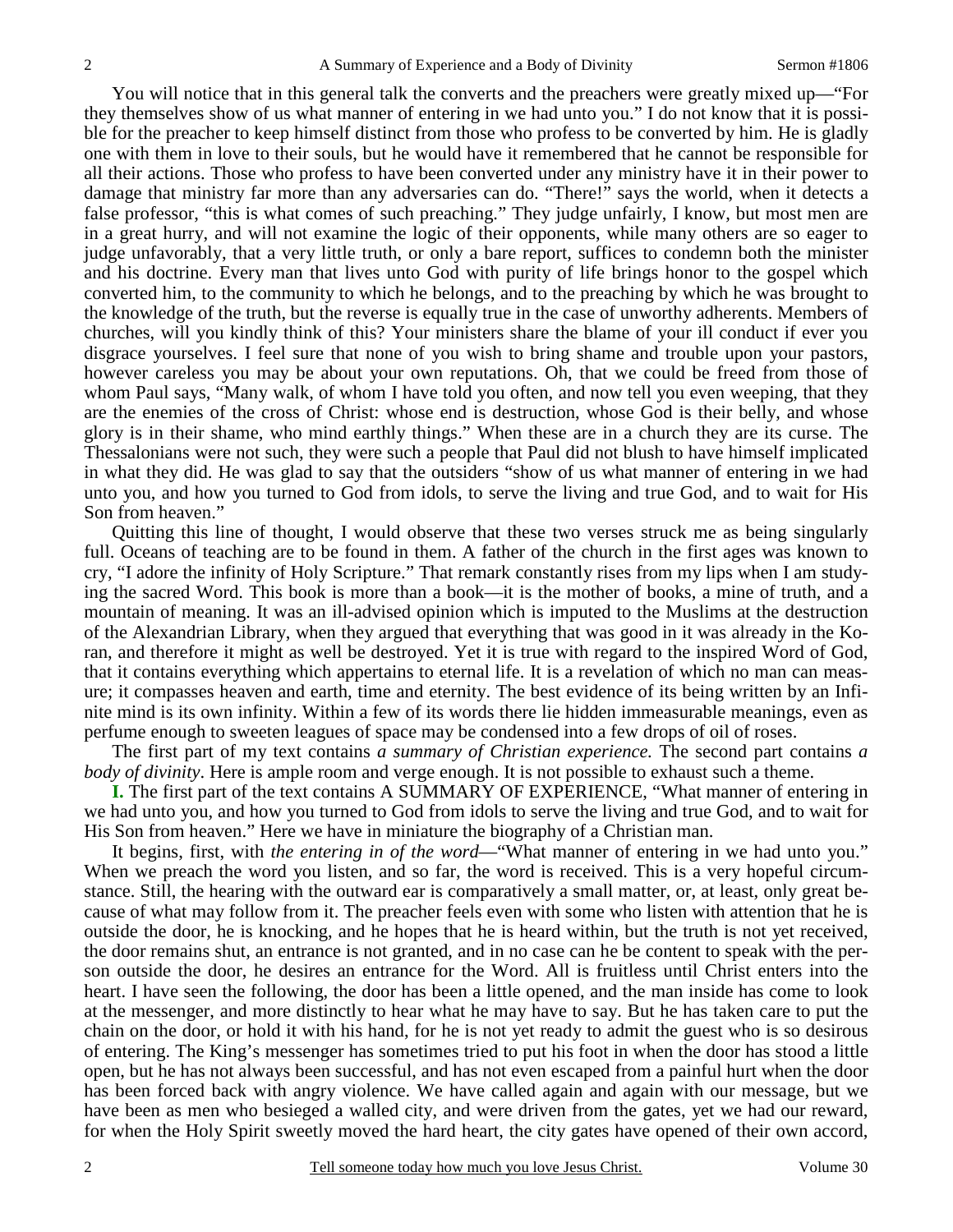and we have been received joyfully. We have heard the hearty cry, "Let the truth come in! Let the gospel come in! Let Christ come in! Whatever there is in Him we are willing to receive; whatever He demands we are willing to give; whatever He offers us we are glad to accept. Come and welcome! The guest chamber is prepared. Come and abide in our house forever!"

 The truth has its own ways of entrance, but in general it first affects the understanding. The man says, "I see it. I see how God is just and yet the Justifier of him that believes in Jesus. I see sin laid on Christ that it may not be laid on me, and I perceive that if I believe in Jesus Christ my sins are put away by His atonement." To many all that is needed is that they should understand this fundamental truth, for their minds are prepared of God to receive it. Only make it plain and they catch at it as a hungry man at a piece of bread. They discover in the gospel of our Lord Jesus the very thing for which they have been looking for years, and so the truth enters by the door of the understanding.

 Then it usually commences to work upon the conscience, conscience being the understanding exercised upon moral truth. The man sees himself a sinner, discovering guilt that he was not aware of, and he is thus made ready to receive Christ's pardoning grace. He sees that to have lived without thinking of God, without loving God, without serving God was a great and grievous crime. He feels the offensiveness of this neglect. He trembles, he consents unto the law that it is good, and he acknowledges that, if the law condemns him, he is worthy to be condemned.

When it has thus entered into the understanding and affected the conscience, the word of God usually awakens the emotions. Fear is awakened, and hope is excited. The man begins to feel as he never felt before. His whole manhood is brought under the heavenly spell; his very flesh does creep in harmony with the amazement of his soul. He wonders and dreads, weeps and quivers, hopes and doubts, but no emotion is asleep, life is in all. When a tear rises to his eye he brushes it away, but it is soon succeeded by another. Repentance calls forth one after another of these her sentinels. The proud man is broken down; the hard man is softened. The love of God in providing a Savior, the unsearchable riches of divine grace in passing by transgression, iniquity, and sin—these things amaze and overwhelm the penitent. He finds himself suddenly dissolved, where before he was hard as adamant, for the word is entering into him, and exercising its softening power.

 By and by the entrance is complete, for the truth carries the central castle of Mansoul, and captures his heart. He who once hated the gospel now loves it. At first he loves it, hoping that it may be his, though fearing the reverse, yet admitting that if it brought no blessing to him, yet it was a lovable and desirable thing. By and by the man ventures to grasp it, encouraged by the word that bids him lay hold on eternal life. One, who in digging his land finds a treasure, first looks about for fear lest someone else should claim it, soon he dares to examine his prize more carefully, and at length he bears it in his bosom to his own home. So it is with the gospel, when a man finds it by the understanding, he soon embraces it with his heart, and believe me, if it once gets into the heart, the arch-enemy himself will never get it out again. Oh, that such an entrance with the gospel might commence the spiritual life of all here present who are as yet unsaved.

 What comes next? Well, the second stage is *conversion*. "They themselves show of us what manner of entering in we had unto you, and how *you turned* from idols to serve the living and true God." There came a turning, a decided turning. The man has come so far in carelessness, so far in sin and unbelief, but now he pauses, and he deliberately turns around, and faces in that direction to which up to now he had turned his back. Conversion is the turning of a man completely around, to hate what he loved and to love what he hated. Conversion is to turn to God decidedly and distinctly by an act and deed of the mind and will. In some senses we are *turned,* but in others, like these Thessalonians, we *turn*. It is not conversion to think that you will turn, or to promise that you will turn, or resolve that you will turn, but actually and in very deed to turn, because the word has had a true entrance into your heart. You must not be content with a reformation, there must be a revolution, old thrones must fall, and a new king must reign. Is it so with you?

 These Thessalonians turned from their idols. Do you tell me that you have no idols? Think again, and you will not be quite so sure. The streets of London are full of fetish worship, and almost every dwelling is a temple crammed with idols. Why, multitudes of men are worshipping not calves of gold, but gold in a more portable shape. Small circular idols of gold and silver are much sought after. They are very devoutly worshipped by some, and great things are said concerning their power. I have heard the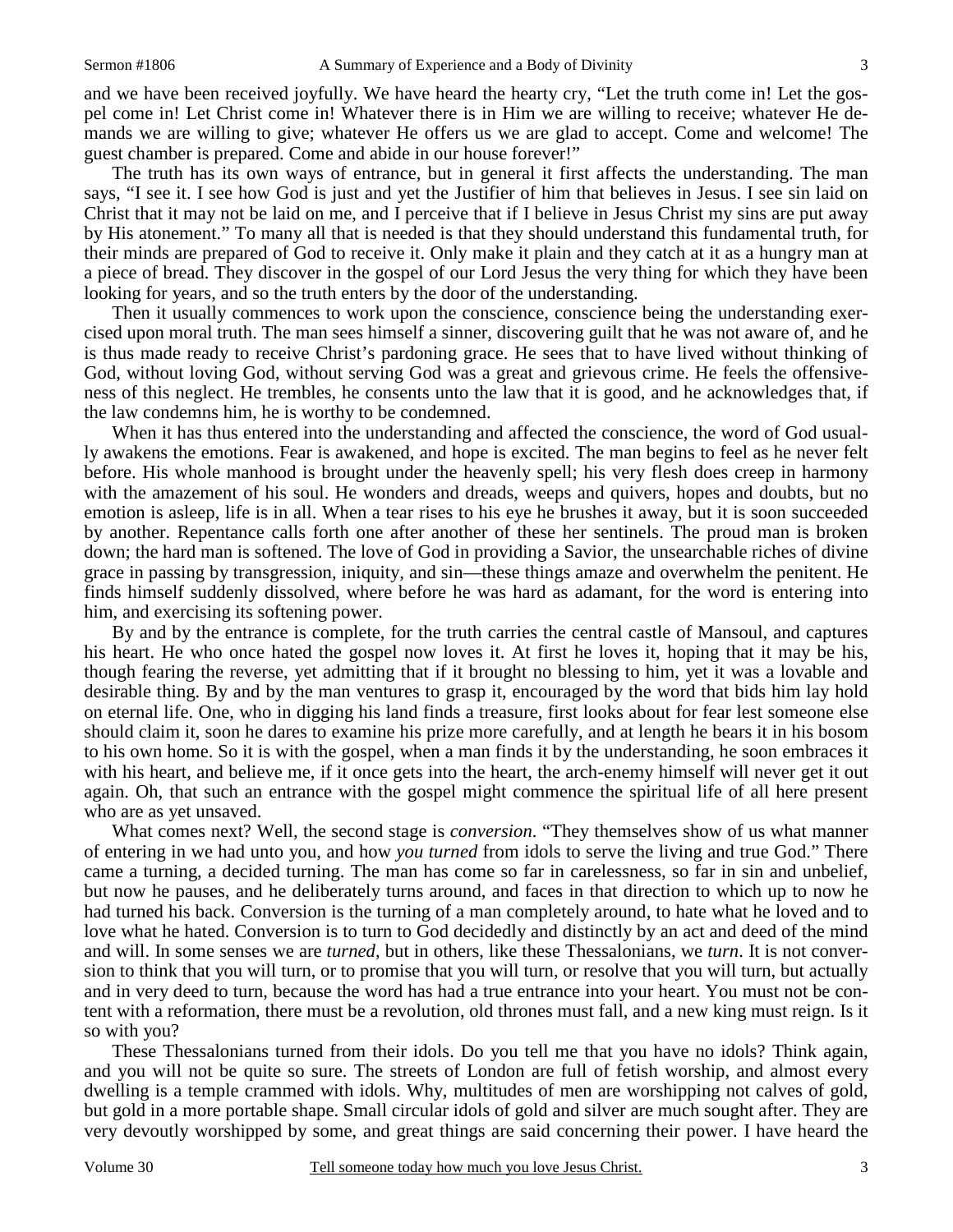epithet of "almighty" ascribed to an American form of these idols. Those who do not worship gold may yet worship rank, name, pleasure, or honor. Most worship self, and I do not know that there is a more degrading form of worship than for a man to put himself on a pedestal and bow down thereto and worship it. You might just as well adore cats and crocodiles with the ancient Egyptians as pay your life's homage to yourselves. No wooden image set up by the most savage tribe can be more ugly or degrading than our idol when we adore ourselves. Men still worship Bacchus. Do not tell me they do not, why, there is a temple to him at every street corner. While every other trade is content with a shop or a warehouse, this fiend has his palaces, in which plentiful libations are poured forth in his honor. The gods of unchastity and vice are yet among us. It would be a shame even to speak of the things which are done of them in secret. The lusts of the flesh are served even by many who would not like to have it known. We have many gods and many lords in this land. God grant that we may see, through the preaching of the gospel, many turning from such idols. If you love anything better than God, you are idolaters, if there is anything you would not give up for God it is your idol, if there is anything that you seek with greater fervor than you seek the glory of God, that is your idol, and conversion means a turning from every idol.

 But then that is not enough, for some men turn from one idol to another. If they do not worship Bacchus they become teetotalers, and possibly they worship the golden calf, and become covetous. When men quit covetousness they sometimes turn to immorality. A change of false gods is not the change that will save, we must turn unto God, to trust, love, and honor Him, and Him alone.

 After conversion comes *service*. True conversion causes us "to serve the living and true God." To serve Him means to worship Him, to obey Him, to consecrate one's entire being to His honor and glory, and to be His devoted servant.

 We are, dear friends, to serve the "living" God. Many men still have a dead God. They do not feel that He hears their prayers; they do not feel the power of His Spirit moving upon their hearts and lives. They never take the Lord into their calculations, He never fills them with joy, nor even depresses them with fear; God is unreal and inactive to them. But the true convert turns to the living God, who is everywhere, and whose presence affects him at every point of his being. This God he is to worship, obey, and serve.

 Then it is added, to serve the *true* God, and there is no serving a true God with falsehood. Many evidently serve a false god, for they utter words of prayer without their hearts, and that is false prayer, unfit for the true God, who must be worshipped in spirit and in truth. When men's lives are false and artificial they are not a fit service for the God of truth. A life is false when it is not the true outcome of the soul, when it is fashioned by custom, ruled by observation, restrained by selfish motives, and governed by the love of human approval. What a man does against his will is not in truth done by himself at all. If the will is not changed the man is not converted, and his religious life is not true. He that serves the true God acceptably does it with delight, to him sin is misery, and holiness is happiness. This is the sort of service which we desire our converts to render; we long to see rebels become sons. Oh the sacred alchemy of the Holy Spirit, who can turn men from being the slaves of sin to become servants of righteousness!

 Carefully notice the order of life's progress. The entering in of the word produces conversion, and this produces service. Do not put those things out of their places. If you are converts without the word entering into you, you are unconverted, and if professing to receive the word you are not turned by it, you have not received it. If you claim to be converted, and yet do not serve God, you are not converted, and it you boast of serving God without being converted, you are not serving God. The three things are links which draw on each other.

 A fourth matter follows to complete this Christian biography, namely, *waiting—*"To wait for His Son from heaven." That conversion which is not followed up by waiting is a false conversion, and will come to nothing. We wait, dear brethren, in the holy perseverance of faith, having begun with Christ Jesus our Lord we abide in Him, we trust, and then we wait. We do not look upon salvation as a thing which requires a few minutes of faith, and then all is over; salvation is the business of our lives. We receive salvation in an instant, but we work it out with fear and trembling all our days. He that is saved continues to be saved, and goes on to be saved from day to day, from every sin and from every form of evil. We must wait upon the Lord, and renew the strength of the life which He has imparted. As a servant waits on her mistress, or a courtier upon his king, so we must wait upon the Lord.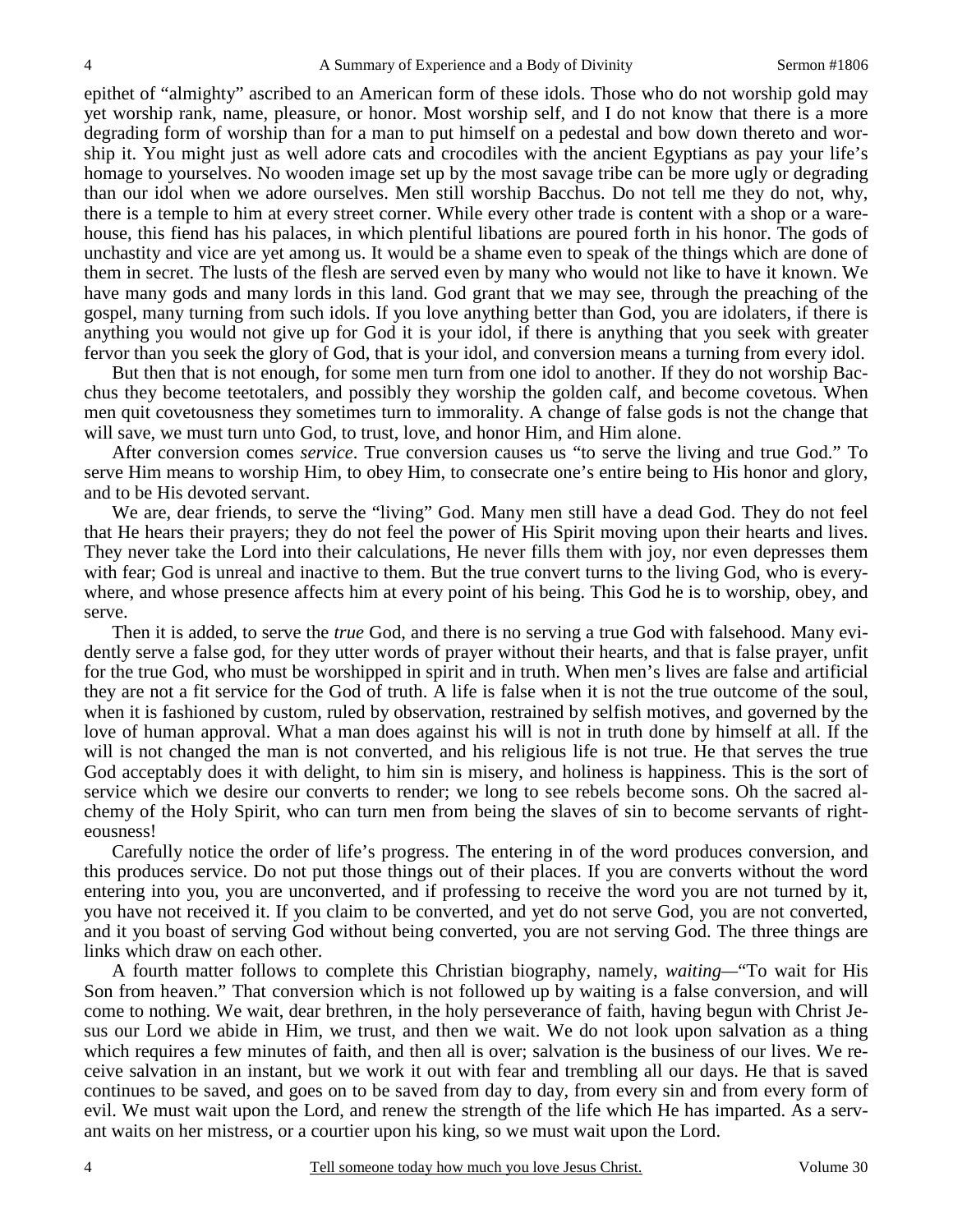This waiting also takes the shape of living in the future. A man who waits is not living on the wages of today, but on the recompenses of a time which is yet to come, and this is the mark of the Christian, that his life is spent in eternity rather than in time, and his citizenship is not of earth but of heaven. He has received a believing expectancy which makes him both watch and wait. He expects that the Lord Jesus will come a second time and that speedily. He has read of His going up into heaven, and he believes it, and he knows that He will so come back in like manner as He went up into heaven. He looks for the Second Advent with calm hope. He does not know when it may be, but he keeps himself on the watch as a servant who waits his Lord's return. He hopes it may be today, he would not wonder if it were tomorrow, for he is always looking for and hasting unto the coming of the Son of God. The coming of the Lord is his expected reward. He does not expect to be rewarded by men, or even to be rewarded of God with temporal things in this life, for he has set his affection upon things yet to be revealed, things eternal and infinite. In the day when the Christ shall come, and the heavens which have received Him shall restore Him to our earth, He shall judge the world in righteousness, and His people with His truth, and then shall our day break and our shadows flee away. The true believer lives in this near future, his hopes are with Jesus on His throne, with Jesus crowned before an assembled universe.

 The convert has come to this condition; he is assured of his salvation. See how he has been rising from the time when he first held the door ajar! He is assured of his salvation, for Paul describes him as one who is delivered from the wrath to come, and therefore he looks with holy delight to the coming of the Lord Jesus Christ. Once he was afraid of this, for he feared that Jesus would come to condemn him, but now he knows that when the Lord appears his justification will be made plain to the eyes of all men. "Then shall the righteous shine forth as the sun, in the kingdom of their Father." And so he cries, "Even so, come Lord Jesus!" He would hasten rather than delay the appearing of the Lord. He groans in sympathy with travailing creation for the manifestation of the sons of God. He cries with all the redeemed host for the day of the Savior's glory. He could not do this were he not abundantly assured that the day would not seal his destruction, but reveal his full salvation.

 Here, then, you have the story of the Christian man briefly summed up, and I think you will not find a passage of merely human writing which contains so much in so small a compass. It has unspeakable wealth packed away into a narrow casket. Do you understand it? Is this the outline of your life? If it is not, the Lord grant that His word may have an entrance into you this morning that you may now believe in Jesus Christ and then wait for His glorious appearing.

**II.** I shall want you to be patient with me while I very briefly unfold the second half of this great roll. Here even to a greater degree we have *multum in parvo,* much in little, A BODY OF DIVINITY packed away in a nutshell. "To wait for His Son from heaven, whom He raised from the dead, even Jesus, who delivered us from the wrath to come."

 To begin my body of divinity, I see here, first, *the Deity of Christ*. "To wait for His Son." "His Son." God has but one Son in the highest sense. The Lord Jesus Christ has given to all believers, power to become the sons of God, but not in the sense in which He, and He alone, is the Son of God. "Unto which of the angels said He at any time, You are My Son, this day have I begotten you?" "When He brings in the First-begotten into the world He says, 'Let all the angels of God worship Him.'" The Eternal Filiation is a mystery into which it is better for us never to pry. Believe it, but how it is, or how it could be; certainly it is not for you or for me to attempt to explain. There is one "Son of the Highest," who is "God, of the substance of the Father, begotten before all worlds," whom we with all our souls adore, and acknowledge to be most truly God, doing so especially every time in the benediction we associate Him with the Father and with the Holy Spirit as the one God of blessing.

 Side by side with this in this text of mine is *His humanity*. "His Son, whom He raised from the dead." It is for man to die. God, absolutely considered dies not, He therefore took upon Himself our mortal frame, and was made in fashion as a man, then willingly for our sakes He underwent the pangs of death, and being crucified, was dead, and so was buried, even as the rest of the dead. He was truly man, "of a reasonable soul, and human flesh subsisting," of that we are confident. There has been no discussion upon that point in these modern times, but there was much questioning thereon in years long gone, for what is there so clear that men will not doubt it or mystify it? With us there is no question either as to His Deity, which fills us with reverence, or His manhood, which inspires us with joy. He is the Son of God and the Son of Mary. He, as God, is, "immortal, invisible," and yet for our sakes He was seen of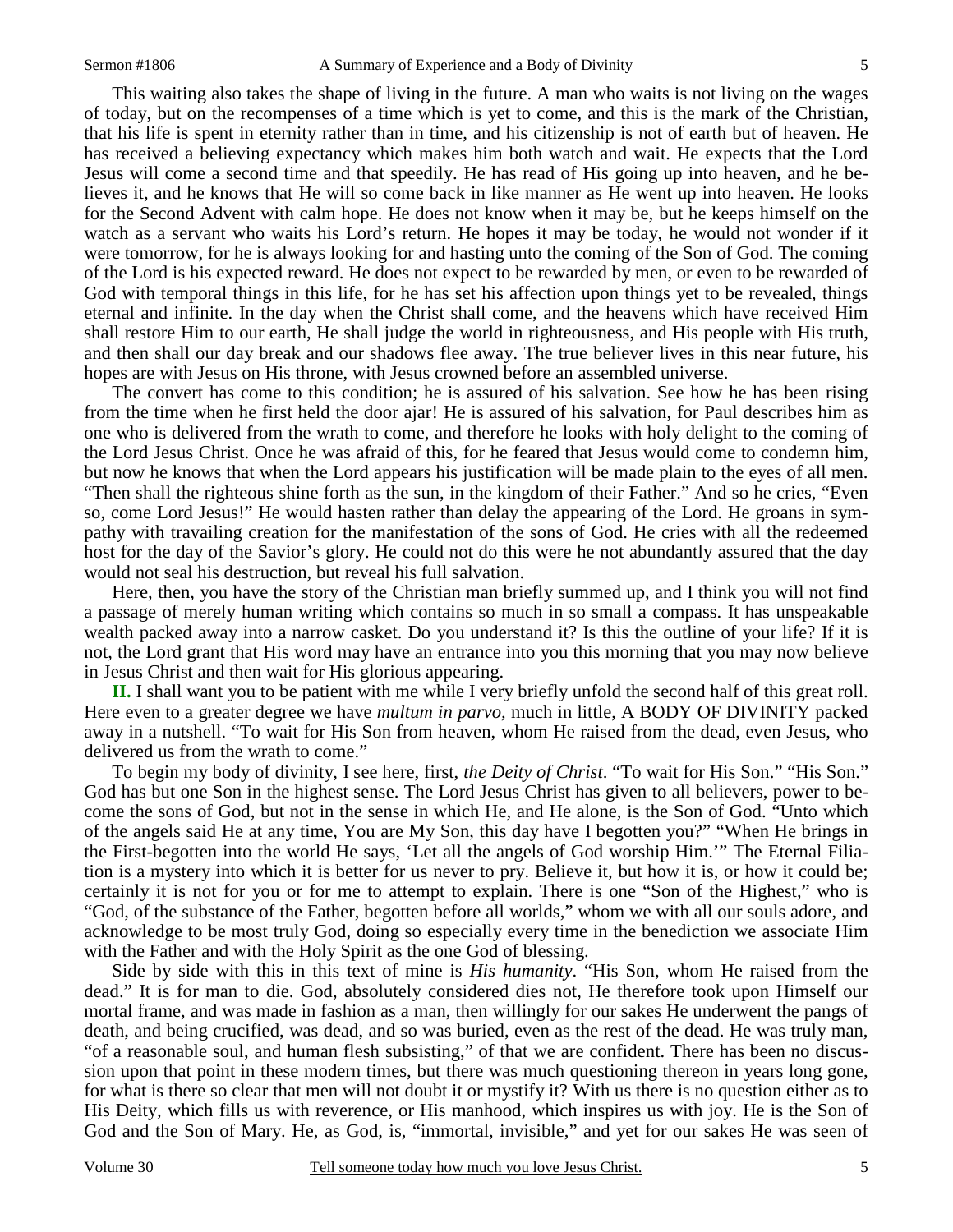men and angels, and in mortal agony yielded up the ghost. He suffered for our salvation, died upon the cross, and was buried in the tomb of Joseph of Arimathaea, being verily and truly man.

 Notice a third doctrine which is here, and that is *the unity of the Divine Person of the Lord,* for while the apostle speaks of Christ as God's Son from heaven, and as one who had died, he adds, "even Jesus," that is to say, one known, undivided Person. Although He is God and man, yet He is not two, but one Christ. There is but one Person of our blessed and adorable Lord, "one altogether; not by confusion of substance, but by unity of Person." He is God, He is man, perfect God and perfect man, and as such, Jesus Christ, the one Mediator between God and man. There have been mistakes about this also made in the church, though I trust not by any one of us here present. We worship the Lord Jesus Christ in the unity of His divine Person as the one Savior of men.

 Furthermore, in our text we perceive a doctrine about ourselves very plainly implied, namely, that *men by nature are guilty,* for otherwise they would not have needed Jesus, a Savior. They were lost, and so He who came from heaven to earth bore the name of Jesus, "for He shall save His people from their sins." It is clear, my brethren that we were under the divine wrath, otherwise it could not be said "He has delivered us from the wrath to come." We who are now delivered were once "children of wrath, even as others." And when we are delivered it is a meet song to sing, "O Lord, I will praise You: though You were angry with me, Your anger is turned away, and You comforted me." We were guilty, otherwise we had not needed propitiation by the Savior's death, we were lost, otherwise we had not needed one who should seek and save that which is lost, and we were hopelessly lost, otherwise God Himself would not have shared our nature to work the mighty work of our redemption. That truth is in the text, and a great deal more than I can mention just now.

 But the next doctrine, which is one of the fundamentals of the gospel, is that *the Lord Jesus Christ died for these fallen men*. He could not have been raised from the dead if He had not died. That death was painful, and humiliating, and it was also substitutionary, "for the transgression of My people was He stricken." In the death of Christ lay the essence of our redemption. I would not have you dissociate His life from His death, it comes into His death as an integral part of it; for as the moment we begin to live we, in a sense, begin to die, so the Man of Sorrows lived a dying life, which was all preparatory to His passion. He lived to die, panting for the baptism with which He was to be baptized, and reaching forward to it. But it was especially, though not only, by His death upon the cross that Jesus put away our sin. Without shedding of blood there is no remission of sin. Not even the tears of Christ, nor the labors of Christ could have redeemed us if He had not given Himself for us as an offering and a sacrifice. "He die, or justice must," or man must die. It was His bowing His head and giving up of the ghost which finished the whole work. "It is finished" could not have been uttered except by a bleeding, dying Christ. His death is our life. Let us always dwell upon that central truth, and when we are preaching Christ risen, Christ reigning, or Christ coming, let us never so preach any of them as to overshadow Christ crucified. "We preach Christ crucified." Some have put up as their ensign, "We preach Christ glorified," and we also preach the same, but yet to us it seems that the first and foremost view of Jesus by the sinner is as the Lamb of God which takes away the sin of the world. Therefore do we preach first Christ crucified, while at the same time we do not forget that blessed hope of the child of God—namely, Christ in glory soon to descend from heaven.

 The next doctrine I see in my text is *the acceptance of the death of Christ by the Father*. "Where is that?" you ask. Look! "Whom He raised from the dead." Not only did Jesus rise from the dead, but the Father had a distinct hand therein. God as God gave the token of His acceptance of Christ's sacrifice by raising Him from the dead. It is true, as we sometimes sing—

#### *"If Jesus had not paid the debt, He never had been at freedom set."*

The Surety would have been held in prison to this day if He had not discharged His suretyship engagements, and wiped out all the liabilities of His people. Therefore it is written, "He was delivered for our offenses, and was raised again for our justification." In His glorious rising from the dead lies the assurance that we are accepted, accepted in the Beloved, the Beloved being Himself certainly accepted because God brought Him again from the dead.

 Further on, we have another doctrine, among many more. We have here the doctrine of *our Lord's resurrection,* of which we spoke when we mentioned the acceptance of His offering. Christ is risen from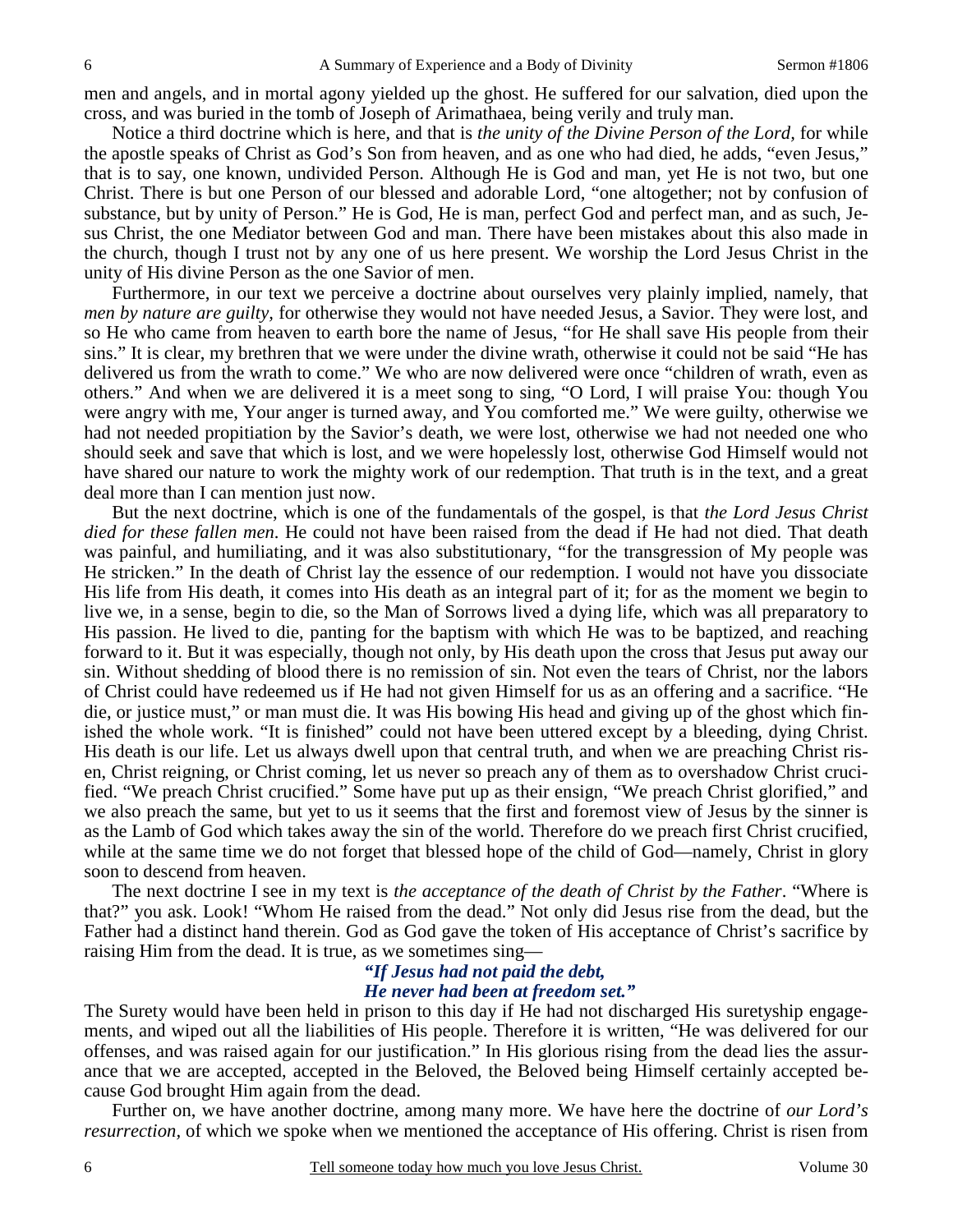the dead. I pray you; do not think of the Lord Jesus Christ as though He were now dead. It is well to dwell upon Gethsemane, Golgotha, and Gabbatha, but remember the empty tomb, Emmaus, Galilee, and Olivet. It is not well to think of Jesus as forever on the cross or in the tomb. "He is not here, but He is risen." You may "come and see the place where the Lord lay," but He lies there no longer, He has burst the bands of death by which He could not be held, for it was not possible that God's holy One could see corruption. The rising of Jesus from the dead is that fact of facts which establishes Christianity upon a historical basis and at the same time guarantees to all believers their own resurrection from the dead. He is the first fruits and we are the harvest.

 Further, there is here the doctrine of *His ascension,* "to wait for His Son from heaven." It is clear that Jesus is in heaven, or He could not come from it. He has gone before us as our Forerunner. He has gone to His rest and reward. A cloud received Him out of sight; He has entered into His glory.

I doubt not our poet is right when he says of the angels—

*"They brought His chariot from on high, To bear Him to His throne; Clapped their triumphant wings and cried, 'The glorious work is done!'"* 

That ascension of His brought us the Holy Spirit. He "led captivity captive, and received gifts for men," and He gave the Holy Spirit as the largess of His joyous entry to His Father's courts, that man on earth might share in the joy of the Conqueror returning from the battle. "Lift up your heads, O you gates; and be you lift up, you everlasting doors; and the King of glory shall come in," was the song of that bright day.

 But the text tells us more, not only that He has gone into heaven, but that *He remains there,* for these Thessalonians were expecting Him to come "from heaven," and therefore He was there. What is He doing? "I go to prepare a place for you." What is He doing? He is interceding with authority before the throne. What is He doing? He is from yonder hilltop looking upon His church, which is as a ship upon the sea buffeted by many a storm. In the middle watch you shall see Him walking on the waters, for He perceives the straining of the oars, the leakage of the timbers, the rending of the sails, the dismay of the pilot, the trembling of the crew, and He will come to us, and save us. He is sending heavenly succors to His weary ones; He is ruling all things for the salvation of His elect, and the accomplishment of His purposes. Glory be to His blessed name!

*Jesus is in heaven with saving power, too*, and that also is in the text, "His Son from heaven, even Jesus, who delivers us from the wrath to come." I alter the translation, for it is a present participle in the case of each verb, and should run, "Even Jesus, delivering us from the coming wrath." He is at this moment delivering. "Wherefore also He is able to save them to the uttermost that come unto God by Him, seeing He ever lives to make intercession for them." He is away in heaven, but He is not divided from us, He is working here the better because He is there. He has not separated Himself from the service and the conflict here below, but He has taken the post from which He can best observe and aid. Like some great commander who in the day of battle commands a view of the field, and continues watching, directing, and so winning the fight, so is Jesus in the best place for helping us. Jesus is the master of legions, bidding His angels fly here and there, where their spiritual help is needed. My faith sees Him securing victory in the midst of the earth. My God, my King, You are working all things gloriously from Your vantage ground, and before long the groans and strifes of battle shall end in Hallelujahs unto the Lord God Omnipotent! Christ's residence in the heavens is clearly in the text.

 Here is conspicuously set forth *the second coming,* a subject which might well have occupied all our time—"To wait for His Son from heaven." Every chapter of this epistle closes with the Second Advent. Do not deceive yourselves, oh you ungodly men who think little of Jesus of Nazareth! The day will come when you will change your minds about Him. As surely as He died, He lives, and as surely as He lives He will come to this earth again! With an innumerable company of angels, with blast of trumpet that shall strike dismay into the heart of all His enemies, Jesus comes! And when He comes there shall be a time of judgment, and the rising again of the dead, and "Every eye shall see Him, and they also which pierced Him: and all the kindreds of the earth shall wail because of Him." He may come tomorrow! We know not the times and the seasons, these things are in the Father's keeping, but that He comes is certain, and that He will come as a thief in the night to the ungodly is certain too. Lay no flattering